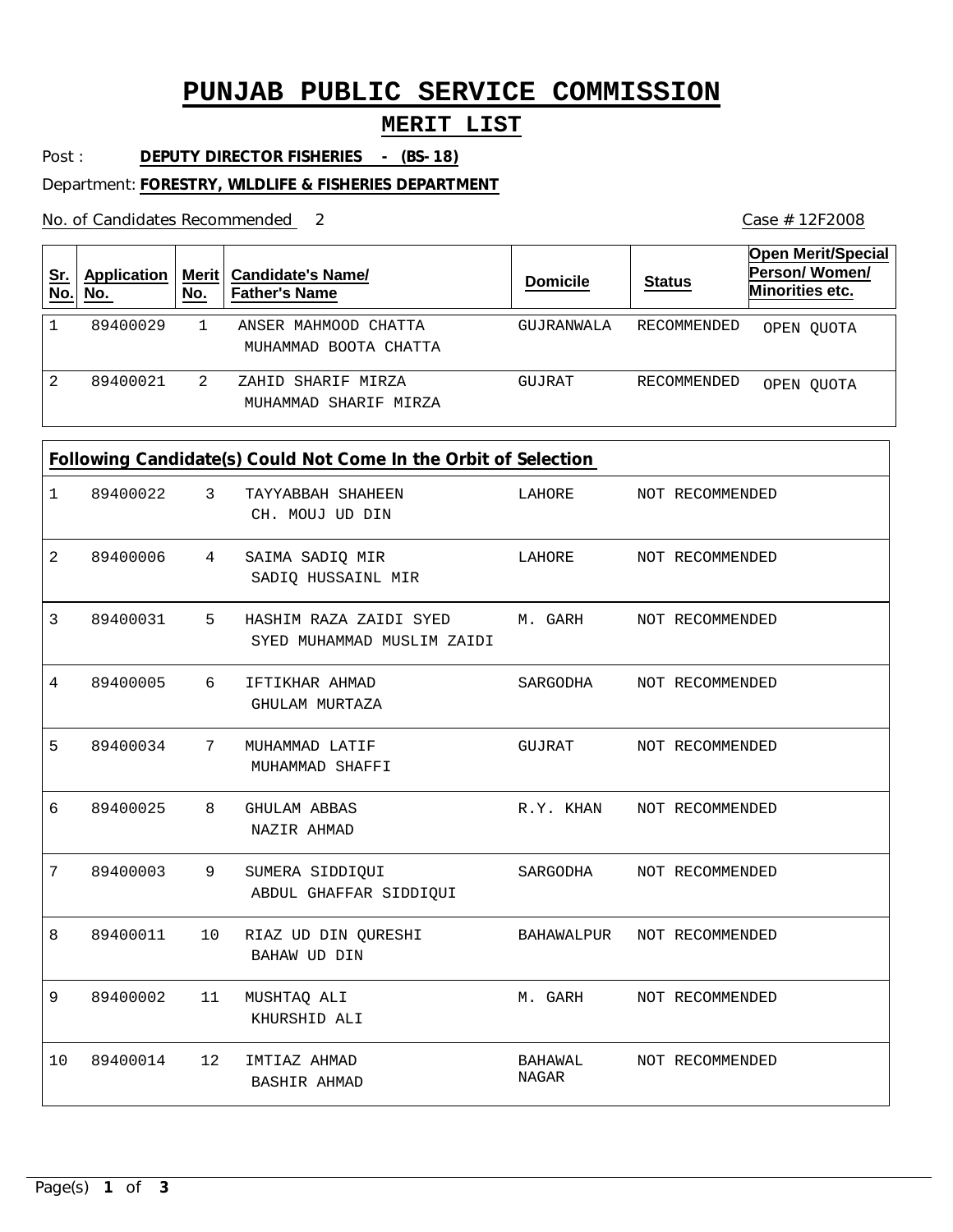# **PUNJAB PUBLIC SERVICE COMMISSION**

### **MERIT LIST**

Post : **DEPUTY DIRECTOR FISHERIES - (BS-18)** 

Department: **FORESTRY, WILDLIFE & FISHERIES DEPARTMENT**

No. of Candidates Recommended

| $Sr$ .<br>No. | <b>Application</b><br>No. | <b>Merit</b><br>No. | <b>Candidate's Name/</b><br><b>Father's Name</b>    | <b>Domicile</b> | <b>Status</b>      | <b>Open Merit/Special</b><br>Person/Women/<br>Minorities etc. |
|---------------|---------------------------|---------------------|-----------------------------------------------------|-----------------|--------------------|---------------------------------------------------------------|
|               |                           |                     |                                                     |                 |                    |                                                               |
| 11            | 89400016                  | 13                  | ZAHOOR AHMED<br>MUHAMMAD YOUSAF                     | OKARA           | NOT RECOMMENDED    |                                                               |
| 12            | 89400019                  | 14                  | RASHEED<br>AMJAD<br>ABDUL RASHEED                   | LAHORE          | RECOMMENDED<br>NOT |                                                               |
| 13            | 89400017                  | 15                  | TAHIR ABBAS<br>SHAH SYED<br>SYED TALIB HUSSAIN SHAH | BAHAWALPUR      | NOT RECOMMENDED    |                                                               |
| 14            | 89400028                  | 16                  | SALEEM AKHTAR<br>MUHAMMAD<br>MANZOOR AHMAD          | R.Y. KHAN       | NOT RECOMMENDED    |                                                               |
| 15            | 89400010                  | 17                  | SAEED<br>UR REHMAN<br><b>GUL MUHAMMAD</b>           | MULTAN          | NOT RECOMMENDED    |                                                               |

| Following Candidate(s) Could Not Qualify the Interview |          |                                              |                  |      |  |  |
|--------------------------------------------------------|----------|----------------------------------------------|------------------|------|--|--|
|                                                        | 89400018 | ASMA CHAUDHARY<br>MUHAMMAD HASSAN GULZAR ALI | LAHORE           | FAIL |  |  |
| 2                                                      | 89400012 | IRAM KHAN<br>MRS.<br>RAIS AHMED KHAN         | LAHORE           | FAIL |  |  |
| 3                                                      | 89400008 | RAHEELA TABASSUM<br>MUHAMMAD HUSSAIN         | BAHAWAL<br>NAGAR | FAIL |  |  |
| 4                                                      | 89400033 | SHAHID SULTAN<br>SULTAN MUHAMMAD             | T.T. SINGH       | FAIL |  |  |
| 5                                                      | 89400024 | ABDUL JABBAR<br>MUHAMMAD SADIQ               | BAHAWAL<br>NAGAR | FAIL |  |  |

Case # 12F2008